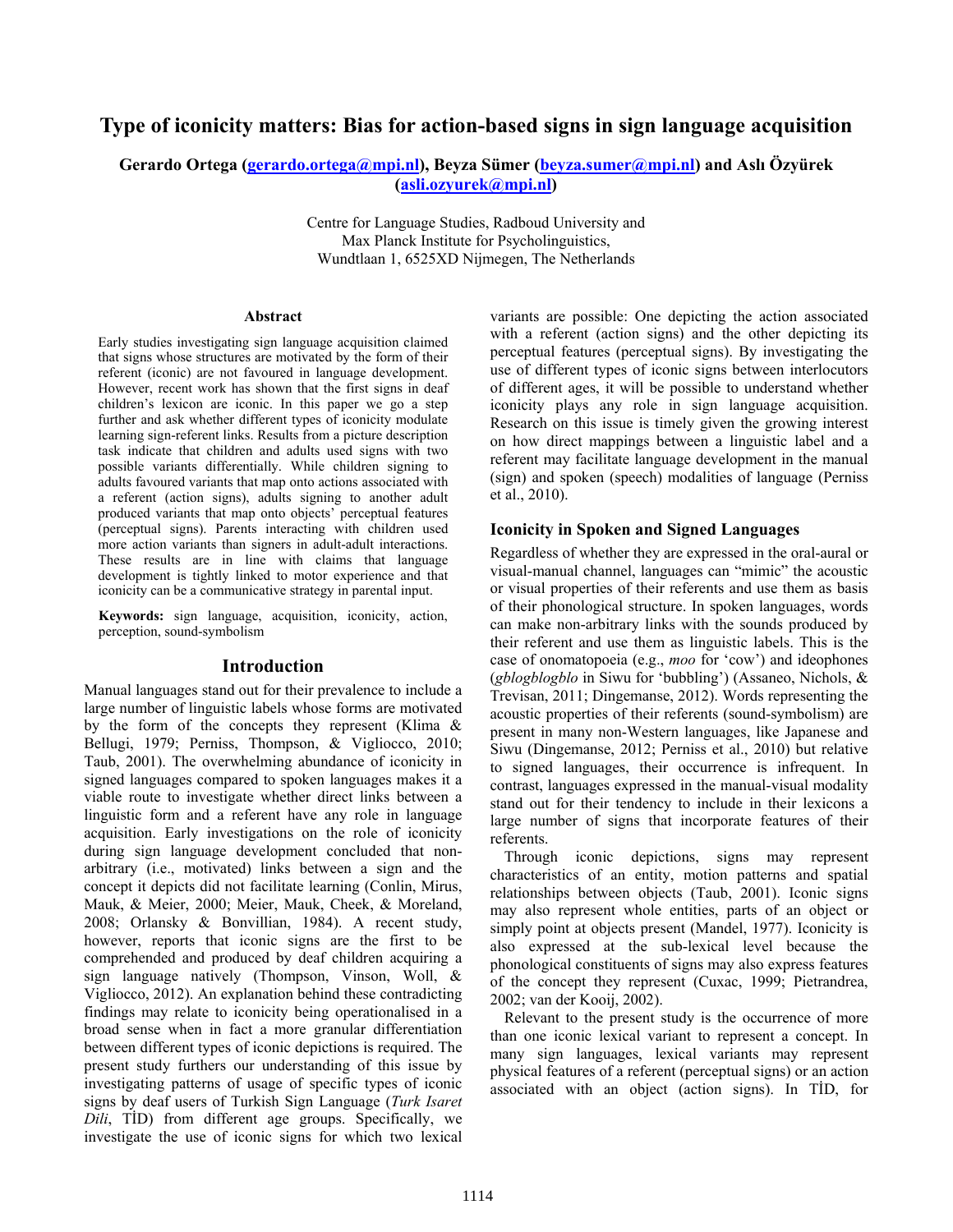example, two lexical variants TOOTHBRUSH<sup>1</sup> can represent its thin, elongated shape (Figure 1A) or how a toothbrush is manipulated (Figure 1B). These are permissible lexicalised variants that refer to the same concept.



*Figure 1* Lexical variants for toothbrush in Turkish Sign Language. TOOTHRBUSH (A) represents the perceptual (long, thin) features of the referent (perceptual sign) while TOOTHRBUSH (B) depicts how a toothbrush is manipulated (action signs).

Iconic lexical variants are common in sign languages but it is unclear what factors drive lexical choice during signing. Researchers investigating this issue have observed patterns of usage across different sign languages and thus propose that sign languages can be clustered into typological groups according to the referents they depict and the structural devices which represent them (phonological constituents). For instance, Nyst (2013) has argued that West African sign languages like Adamorobe and Malian Sign Language encode iconicity in signs through very similar mechanisms but these differ significantly in how iconicity is depicted in European sign languages. Padden et al. (submitted) coined the term *patterned iconicity* to describe the phenomena by which sign languages prefer one form of iconic depiction over another (e.g., choosing action over perceptual signs). In the present study rather than focusing on the typological preferences of iconic depictions in TİD, we ask whether different types of iconic representations have any learnability advantage by children and if so, whether signers modulate their signing accordingly.

### **Iconicity and Language Acquisition**

 $\overline{a}$ 

Classic traditions in developmental psychology argued that mastering arbitrary linguistic forms was possible only after links between an iconic form and its referent had been established (Piaget, 1962). According to this view, the iconic links are readily accessible to children hence work as scaffolding to establish links between less transparent wordreferents. This view lost momentum for several decades but recent studies have gathered some evidence to support this claim. Imai, Kita, Nagumo, and Okada (2008) found that children as young as 25 months of age were sensitive to sounds mimicking features of actions and that they took advantage of these forms during the acquisition of action

verbs. Yoshida (2012) found that Japanese and American children benefited from sound-meaning mappings when acquiring action verbs. Importantly, this study shows that parents deviated from conventional 'adult speech' when talking about actions. Japanese parents, whose language has a remarkably high incidence of sound-symbolic words, used words with their children that mimicked properties of the verb they referred to (mimetic words) more often than they did in adult-adult interactions. English speakers, whose language has few instances of sound-symbolism, produced a range of idiosyncratic words that somewhat mimicked the referent. These findings show that regardless of their native language, children are sensitive to non-arbitrary sound-form mappings and exploit them during acquisition. They also show that caregivers adapt their speech to facilitate language acquisition by favouring sound-symbolic (iconic) words (Japanese parents) or by creating idiosyncratic labels (American parents) that could facilitate language acquisition.

This handful of studies would indicate that iconicity is an important factor which boosts language acquisition. However, the data are not conclusive and more empirical studies are required to confirm the beneficial properties of iconicity during language development. A high incidence of sound-symbolic (iconic) words is rare in spoken languages and as a consequence, it is difficult to make definite remarks about the role of iconicity during language acquisition. Sign languages, in contrast, exhibit iconicity in abundance and as such offer a unique opportunity to investigate whether children seize the opportunity to exploit iconic sign-referent mappings when the opportunity is at hand (i.e., when a sign depicting a referent is a permissible lexical variant). Sign languages also offer the opportunity to investigate whether caregivers adjust to children's linguistic needs and modify their (sign) language production accordingly. This has not been investigated systematically in signs showing different types of iconic depictions for the same referent.

The first studies investigating sign language acquisition do not report a facilitating effect of iconicity. Orlansky and Bonvillian (1984) followed the linguistic development of 13 deaf children acquiring American Sign Language (ASL) from birth and found that they produced an equal proportion of iconic and arbitrary signs. They conclude that structural complexity of the sign rather than iconic sign-form mappings drive sign language acquisition. Meier, Mauk, Cheek and Moreland (2008) also investigated the role of iconicity in the acquisition of ASL and did not find that children learn iconic signs faster than arbitrary signs. The negligible effect of iconicity during sign language acquisition was attributed to children not having sufficient world knowledge to make associations between a linguistic symbol and its referent (Newport & Meier, 1985). The argument is that iconicity is not accessible from the onset of language learning but instead develops gradually overt time (Namy, 2008).

The irrelevance of iconicity during sign language acquisition has been challenged recently. After analysing parental reports of 31 deaf children learning British Sign

<sup>&</sup>lt;sup>1</sup> By convention, sign glosses are written in block capitals.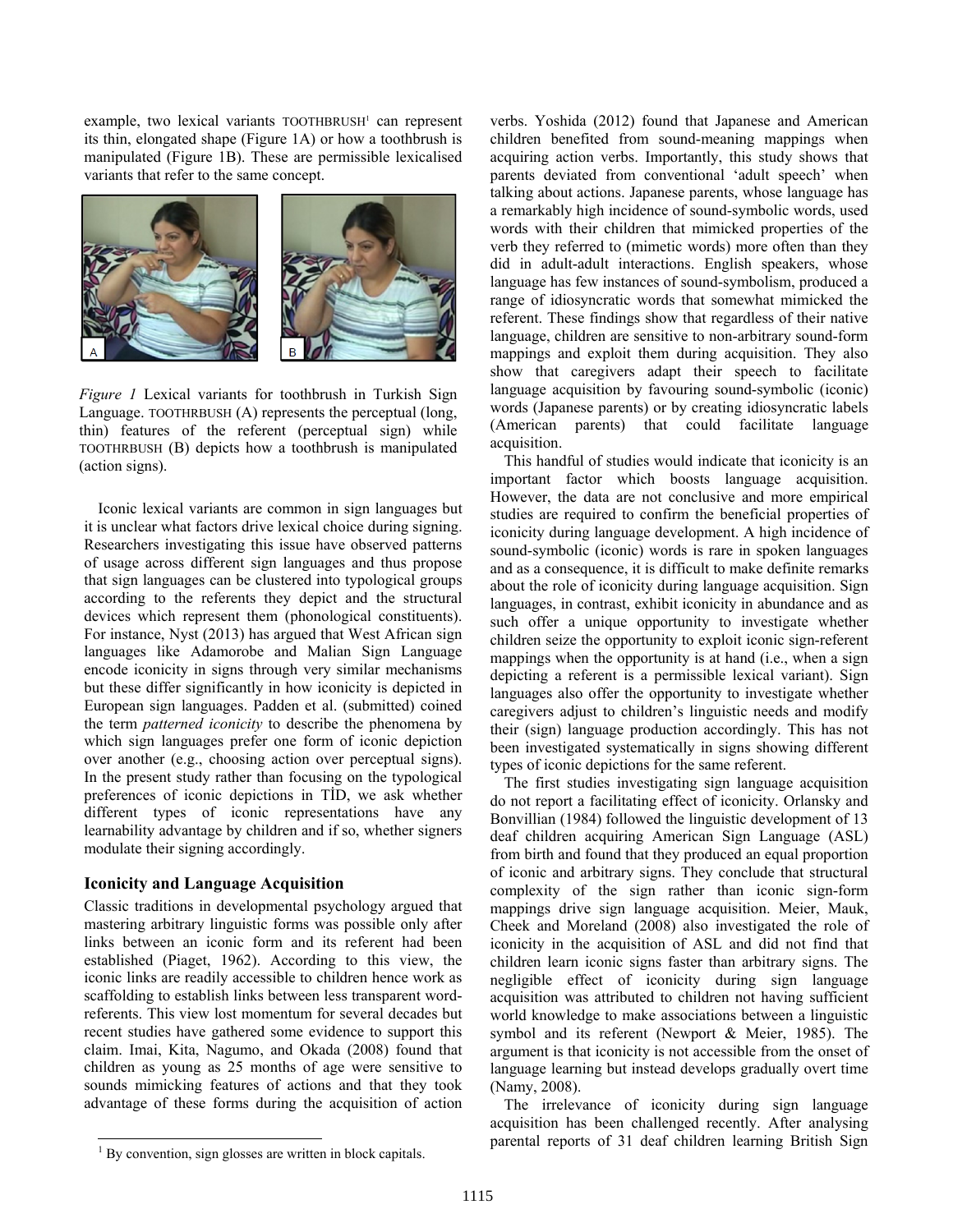Language (BSL), it was found that iconic signs are the first to be comprehended and produced by children (Thompson et al., 2012). This finding holds after the phonological complexity of signs has been taken into account. The relevance of this study is that it suggests that iconicity, a prevalent feature in all studied sign languages, plays a significant role during acquisition. However, this study alone does not answer how children access the iconic links between a sign and its referent or whether certain iconic depictions have a learnability advantage. In addition, it remains unclear how these findings are compatible with earlier studies claiming that iconicity is not an aid for acquisition (Conlin et al., 2000; Meier et al., 2008). We propose that these contradicting findings are the result of defining iconicity in a broad sense when a more fine-grained operationsalisation of iconicity could reveal a more prominent role during acquisition.

### **The Present Study**

Most studies investigating the role of iconicity in sign language acquisition are based on parental reports which may present large coding inconsistencies, and do not take into account parents' sign production. Also, studies do not expand on whether the iconic link is made accessible to children via parental input or whether the type of iconicity (e.g., action vs. perceptual signs) may be an influencing factor for learnability. The aim of the present study is to address these issues by implementing a controlled picturedescription task to investigate the role of different types of iconicity during the acquisition of TİD. We ask: 1) Do signers of different age groups show a preference for one type of lexical variant (action vs. perceptual) when two variants are possible?; and 2) Do parents signing to their children chose a particular lexical variant to facilitate signreferent mappings?

# **Methodology**

## **Participants**

A total of 48 deaf TİD signers living in Istanbul were recruited for this study. These were grouped in five categories according to their age: Pre-school children  $(N =$ 10, mean age:  $5;02$ , range:  $3;5 - 6;10$ ; school-age children  $(N = 10$ , mean age: 8;03, range: 7;02 – 9;10); parents of the pre-school children  $(N = 9)$ ; parents of the school-age children  $(N = 9)$ ; and a different group of adults not related to the other groups  $(N = 10)$ . All children were native signers and all adults were native or early signers (age of acquisition: 6 years or younger). All participants had lived in Istanbul all their lives and were users of the same TİD variant.

## **Materials**

The present data comes from a larger dataset investigating spatial descriptions by deaf signers (Sumer, Zwitserlood, Perniss, & Ozyürek, 2012). Participants' task was to

describe from a picture the spatial relationship between two objects. The objects selected were: *toothbrush, cup, pen, bathtub* and *bed*. These items were selected because they have two permissible lexical variants for the same referent in TİD: One representing an action associated with the object (action signs) and the other depicting its perceptual features (perceptual signs). Action signs could represent an action associated with the referent or the way it is manipulated. Perceptual signs described the form of a referent with different hand configurations or by tracing its shape in space (see Figure 1). The visual prompts consisted of 16 pictures in which the five objects were presented in different spatial relation with another object (e.g., a picture of a plane under a bed aimed to elicit the sign BED). Descriptions consisted of pictures of toys and did not show any entity performing an action on any object.

## **Procedure**

Participants were instructed to describe the spatial relationship between two objects in a picture. These instructions made participants unaware that their lexical choice during the description would be analysed. Participants were shown the visual stimuli on a laptop. The computer screen was divided into four sections with each quadrant displaying a picture of two objects placed in different spatial arrangements. The four pictures included the same two objects (e.g., a plane and a bed) but they had different spatial relationships (e.g., the plane was on, under, next to, or in front of the bed). In a self-paced task, participants pressed a key to bring to the screen the four pictures. After pressing the key a second time, one of the four pictures was highlighted with a red frame (e.g., a plane under the bed). The red frame was indicative of the picture participants had to describe to a deaf interlocutor. Adults, pre-school children, and school-age children described the picture to a deaf research assistant. Parents of the pre-school children and parents of the school-age children described the pictures to their own children. Interlocutors had a booklet with the four pictures for each description. After participants had described the highlighted picture, the interlocutor had to point at the correct picture on the booklet.

## **Coding and data analysis**

Signs referring to the target object were classified into action and perceptual signs. With the help of a deaf research assistant user of TİD, we verified that signs coded as action and perceptual signs were lexical variants for the same concept. For instance, we verified that the action and perceptual signs for TOOTHBRUSH (Figure 1) were both permissible forms for the concept *toothbrush*. We excluded all classifier constructions (locative predicates) so only lexicalised sign forms were included in the analysis. Figure 2 shows some of the renditions produced by participants from the five age groups for a picture eliciting the sign BED.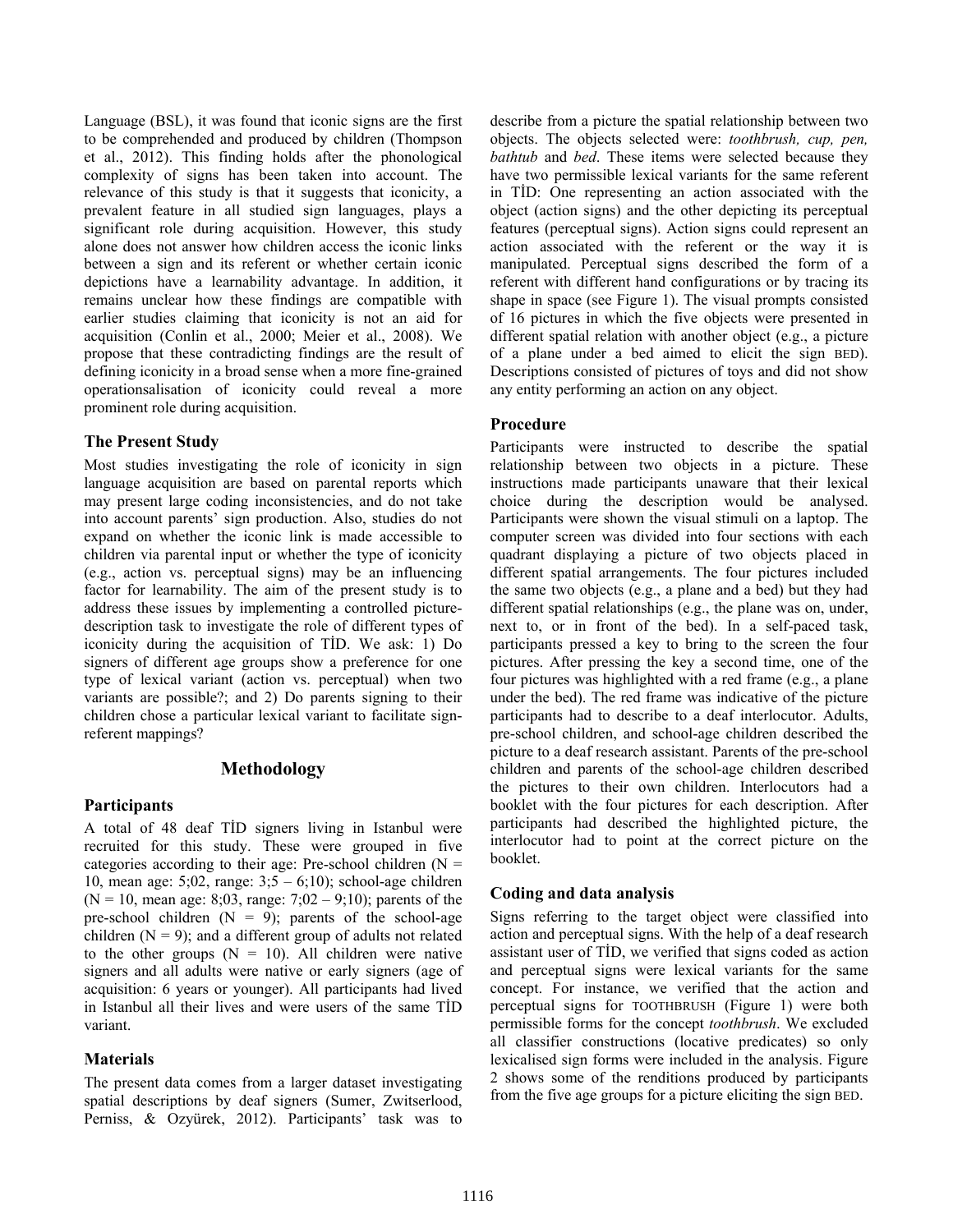

*Figure 2.* Examples of lexical variants for *bed* by participants in each age group. Adults predominantly produced perceptual signs which represent the posts and board of a bed. Both groups of children produced predominantly action-based variants which depict the action of lying on a pillow. Parents of pre-school children and parents of school-age children produced both types of lexical variants comparatively.

#### **Results**

Target signs from all descriptions were categorised as either action or perceptual signs. The overall proportion of action signs per group was: adults mean =  $0.25$ ,  $SD = 0.14$ , preschool children mean =  $0.81$ ,  $SD = 0.21$ , school-age children mean =  $0.72$ ,  $SD = 0.12$ , pre-school parents mean =  $0.58$ ,  $SD = 0.28$ , and school-age parents mean = 0.56,  $SD = 0.19$ (see Figure 3). A one-way ANOVA by participant  $(F_1)$  and by item  $(F_2)$  showed there was a statistically significant difference in the proportion of action signs produced in each group  $[F_1 = 11.163; p < 0.001, \eta^2 = 0.509; F_2 = 16.533, p <$ 0.001,  $\eta^2 = 0.469$ ]. Post hoc comparison after Bonferroni corrections revealed that adults produced significantly less action variants than pre-school children  $[t(9) = 6.543, p <$ 0.001], school-age children [*t*(9) = 7.663, *p* < 0.001], preschool parents  $[t(8) = 2.664, p = 0.029]$ , and school-age parents  $[t(8) = 3.296, p = 0.011]$ . There was no significant difference in the proportion of action signs produced by both groups of children  $[t(9) = 1.029, p = 0.330]$ . There was no difference in the proportion of action signs produced by pre-school children and pre-school parents  $\lceil t(8) \rceil = 1.543$ ,  $p =$ 0.161], or school-age parents  $[t(8) = 2.277, p = 0.052]$ . Similarly, school-age children did not differ from pre-school parents  $[t(8) = 1.178, p = 0.273]$  or school-age parents  $[t(8)$  $= 1.606$ ,  $p = 0.147$ . Both groups of parents produced the same proportion of action signs  $[t(8) = 0.095, p = 0.927]$ .



*Figure 3*. Proportion of action variants across age groups for all description. Bars represent standard errors.

Figure 4 shows the proportion of action-based variants per item across groups. It is clear that, despite some variation, the same pattern holds for all the items. Adults produced few action signs when interacting with a deaf adult but both groups of children prefer the action-based variants. Preschool parents and school-age parents do not display a clear preference. This suggests that the effect is not driven by one specific lexical item because all signs exhibit the same trend.



*Figure 4*. Proportion of action variants per item for all age groups.

In summary, these data show that action-based signs are the preferred variant for children and parents interacting with children even when the perceptual form is the prototypical choice in adult signing.

#### **Discussion**

In the present study, we investigate the role of different types of iconicity in sign language development and in the input by parents. Adults interacting with another adult had a clear tendency to produce perceptual sign variants. Children from both age groups showed the opposite trend and were significantly more inclined to produce action signs. Both groups of parents produced the same proportion of action and perceptual-based variants. Importantly, these tendencies were observed across all signs in the study. We interpret these results as meaning that children prefer action signs because they can be easily mapped onto representations in their motor schema. We also propose that when two lexical variants are possible, parent signers favour action-based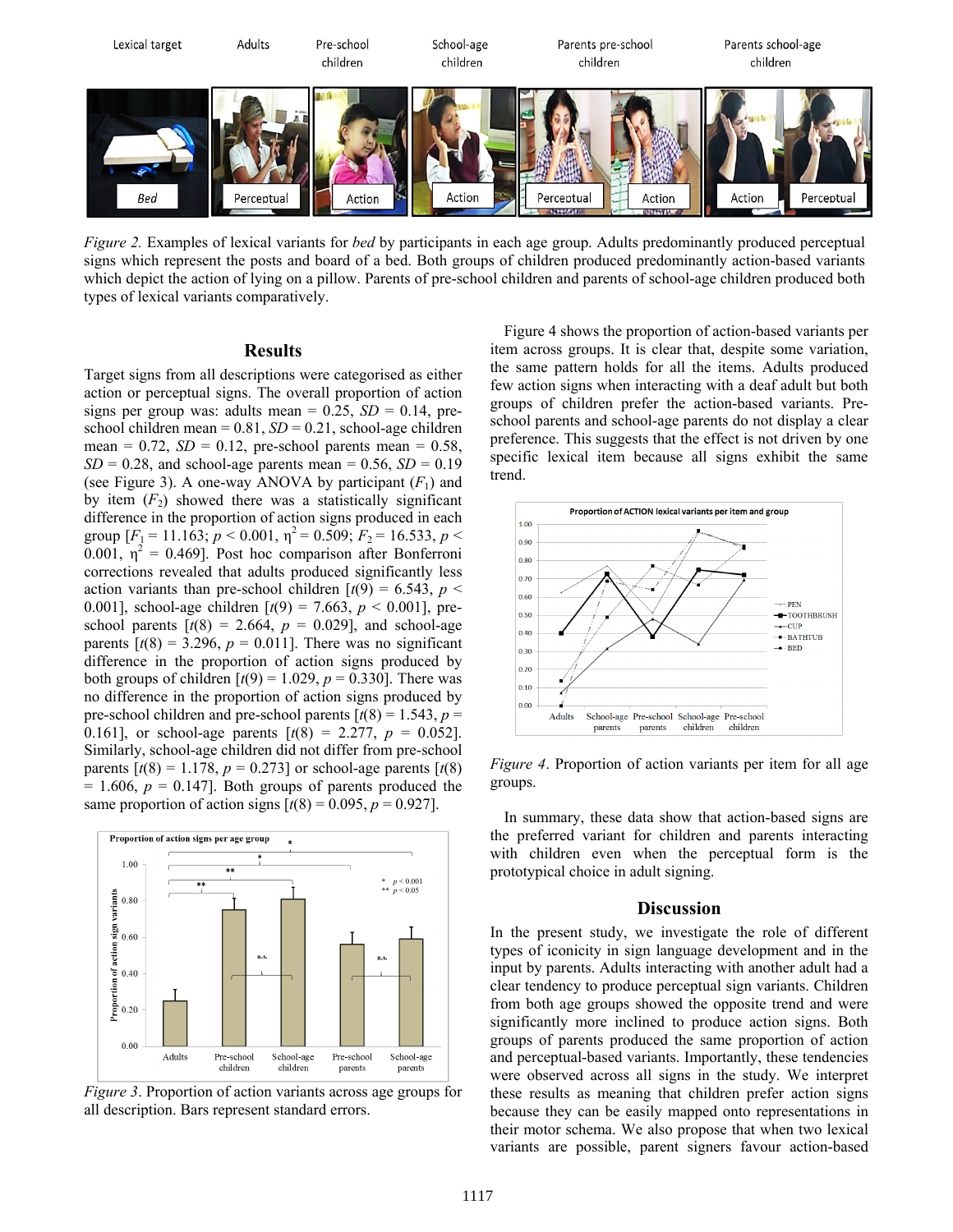forms in child-directed signing to facilitate language development.

The present data are in line with research in spoken language development by showing that deaf as well as hearing children are biased towards producing manual forms depicting actions at the earliest stages of language acquisition. It has been shown that hearing children learning a spoken language are prone to produce iconic gestures representing actions related to a referent. Pettenati, Sekine, Congestrì, and Volterra (2012) asked Japanese and Italian toddlers to produce a word for a set of pictures while their responses and gestures were recorded. They found that children in both groups produced the same proportion of iconic gestures, which overwhelmingly depicted actions. This tendency has also been observed in toddlers (17 months and older) acquiring Turkish where there is a bias for learning action verbs early on due to typology (Furman, Küntay, & Özyürek, 2014). Children's preference for action depictions has also been found in comprehension tasks. Tolar, Lederberg, Gokhale and Tomasello (2008) investigated whether hearing children of different ages (2;6– 5;0 years) were capable of matching a picture with iconic ASL signs representing actions, shapes of objects or both features together. They found that the ability to recognise signs improved with age but importantly, that the first and most accurately recognised signs were those depicting actions. The preference towards action-based gestures has been interpreted as motor representations boosting language development because they replicate the motoric context in which a word was learned (Pettenati et al., 2012). Action gestures are easily mapped onto toddlers' motor schema and help them when the linguistic label is unavailable or difficult to retrieve. Bias for action-based sign variants in our study goes in line with claims that language development is tightly linked to motor experience (Yu, Smith, & Pereira, 2008; Yu & Smith, 2012).

Our data also suggest that parents use different types of iconicity strategically to boost language development. Caregivers modify the way they typically communicate to facilitate a child's language perception both in their speech and by increasing the iconicity in their co-speech gestures (Campisi & Özyürek, 2013). Deaf parents also display a range of strategies to enhance children's capacity to perceive language, for example, modifying sign articulation (Holzrichter & Meier, 2000). Children are sensitive to these adaptations because they are more attentive and responsive to child-directed signing than to signing addressed to adults (Masataka, 2000). Our data suggests that in addition to phonetic modifications in their signing, parents use different types of iconic signs to facilitate sign language learning. It is possible that parents favour signs that map onto motor activities during child interactions because they are regarded as easier to learn. That is, when two lexical variants are available for a single concept, parents interacting with children will favour variants that map onto children's motoric schemas.

Developmental studies on languages rich in soundsymbolism are rare and thus information about how different iconic forms are exploited in mimetics in childdirected communication is limited. The available data suggest, however, that caregivers prefer labels with nonarbitrary correspondences during interactions with children. Nagumo, Imai, Kita, Haryu, and Kajikawa (2006) found that Japanese parents speaking to their children tend to use verbs that reflect iconic aspects of the action than words that do not have such iconic links. The use of action words (mimetic verbs), which are fully conventionalised words in the language, diminishes substantially when parents interact with other adults. It remains to be seen however whether different types of iconicity in mimetic speech are also favored during development and in the input.

The present data also suggest that in addition to typological differences across languages (Nyst, 2013; Padden et al., submitted), choice of certain iconic depictions (action vs. perceptual signs) may be rooted in pragmatic conventions of use (i.e., addressee design). These preferences may be attributed to the iconic properties of signs and their learnability.

It could be argued that parents' bias towards action signs may relate to their accommodating to their children's signing. That is, caregivers may be imitating the sign variants they observe in their children rather than it being a communicative strategy to facilitate language learning. We deem this possibility unlikely given that children and parents' pattern of sign use do not overlap entirely (parents produce action and perceptual signs in equal proportion). Future research should look at the signs used by parents in child and adult interactions in order to make definite claims about how they modulate their lexical choice depending on the interlocutor.

Our results support recent claims that iconicity may play a role in sign language acquisition (Thompson et al., 2012) and goes a step further by suggesting that type of iconicity matters in sign language learning and in child-directed signing. We conclude by arguing that regardless of modality, words and signs with iconic links to a referent are easily mapped to children's sensory-motor experience and that parents exploit these direct links as a strategy to boost language development. These effects might be more visible in sign language development than originally thought and require further investigation.

## **Acknowledgments**

This work was supported by a European Research Council Starting Grant (ERC) awarded to the last author. We would like to thank Şule Kibar and Sevinç Akın, the deaf research assistants who helped with the coding and classification of the lexical signs.

### **References**

- Assaneo, M. F., Nichols, J. I., & Trevisan, M. A. (2011). The anatomy of onomatopoeia. *PloS One*, *6*(12), 1–  $27.$
- Campisi, E., & Özyürek, A. (2013). Iconicity as a communicative strategy: Recipient design in